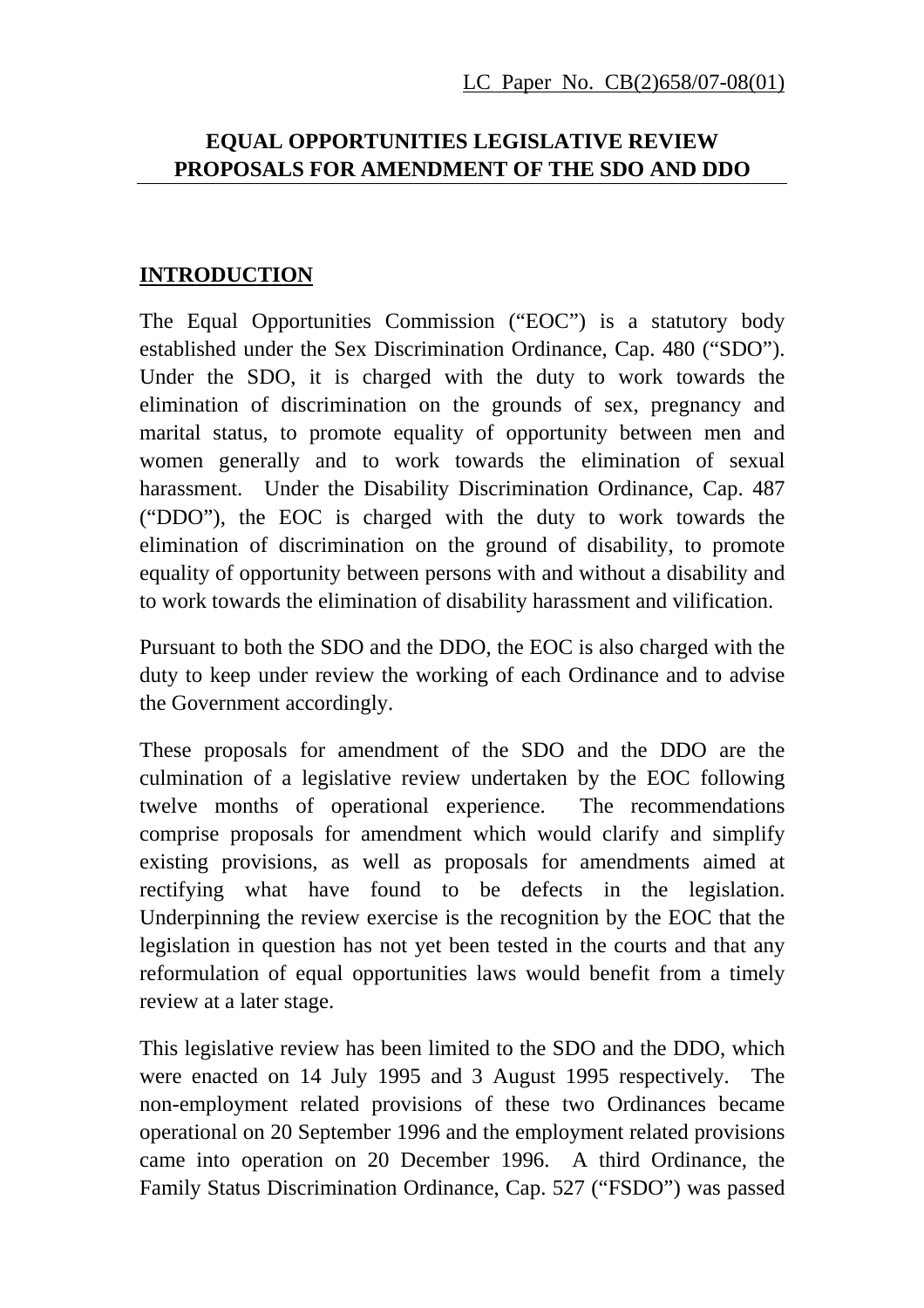on 24 June 1997. It did not come into operation until 21 November 1997. It was not included in this review.

## **1. Extra Territorial Application of Law**

Section 14 of both the SDO and the DDO defines the meaning of "an establishment in Hong Kong". This term governs the scope of the jurisdiction in the field of employment of both Ordinances, as all employment is to be regarded as being at an establishment in Hong Kong unless the employee does his or her work wholly or mainly outside Hong Kong.

The definition suggests that the legislation protects not only against unlawful acts committed against employees in Hong Kong, but also against unlawful acts committed against employees outside Hong Kong as long as such employees work wholly or mainly in Hong Kong. Such construction of section 14 is in keeping with the position in overseas jurisdictions such as Britain and Australia.

z *The EOC proposes that the Government should amend section 14 of the SDO and section 14 of the DDO to make it clear that these sections have extra-territorial effect and protect against unlawful acts committed outside Hong Kong.* 

## **2. Employment Wholly or Mainly Outside Hong Kong**

The EOC is of the view that there should also be legal protection against discrimination of employees who work wholly or mainly outside Hong Kong, where both the employee and the employer have a connection with Hong Kong.

z *The EOC proposes that the Government should extend the definition of "an establishment in Hong Kong" in section 14 of the SDO and section 14 of the DDO to protect Hong Kong residents working wholly or mainly outside Hong Kong for businesses and / or companies registered in Hong Kong.*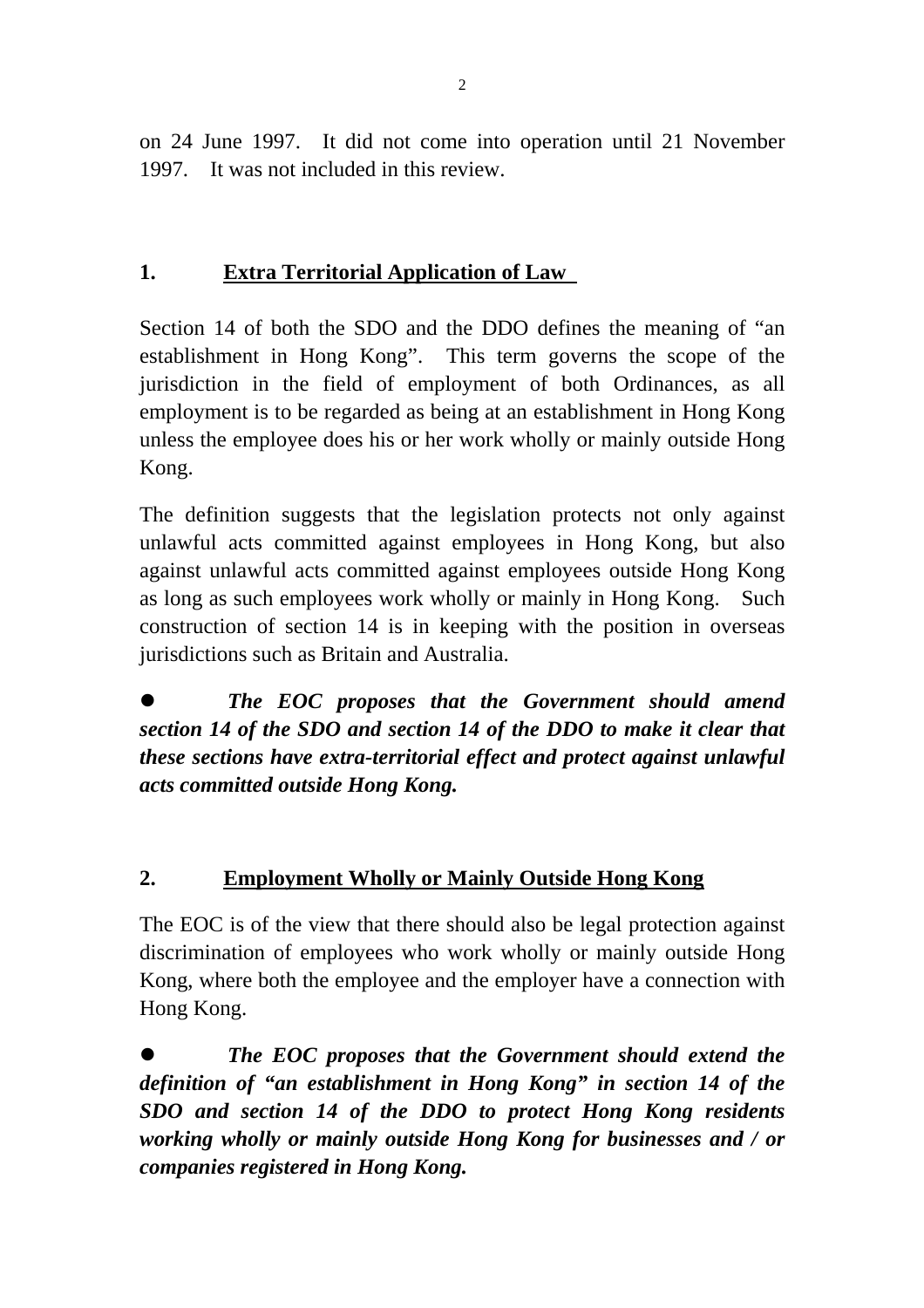## **3. Sexual Harassment**

## (a) Education Field

The definition of sexual harassment in section 2(5) of the SDO contains two limbs: the first limb is found in section 2(5)(a) and refers to unwelcome conduct or behaviour by one person against another and the second limb is found in section 2(5)(b) and refers to hostile environment harassment. Although the first limb of the definition applies to all fields covered by the SDO, pursuant to section 2(6) of the SDO the second limb of sexual harassment applies only to the field of employment.

The EOC believes that section  $2(5)(b)$  of the SDO should also apply to the field of education. Educational establishments are responsible for the psychological well-being of their students and for the prevention of the creation of a sexually hostile or intimidating learning environment in like manner as employers are responsible for the psychological well-being of their employees and the prevention of the creation of a sexually hostile or intimidating work environment.

z *The EOC proposes that the Government should amend section 2(6) of the SDO so that section 2(5)(b) applies to the field of education.* 

## (b) Provision of Goods, Services and Facilities

Section 40 of the SDO deals with sexual harassment in relation to all fields other than employment and education. Operational experience has shown that there are gaps in the protection afforded by this section in respect of the provision of goods, services and facilities, in respect of clubs, and in respect of some tenancy relationships.

Whilst there is protection for a victim of sexual harassment by a provider of goods, services and facilities, section 40 of the SDO does not provide protection for the victim who may be providing such goods, services and facilities. This leaves persons employed in the service industry, in particular, vulnerable.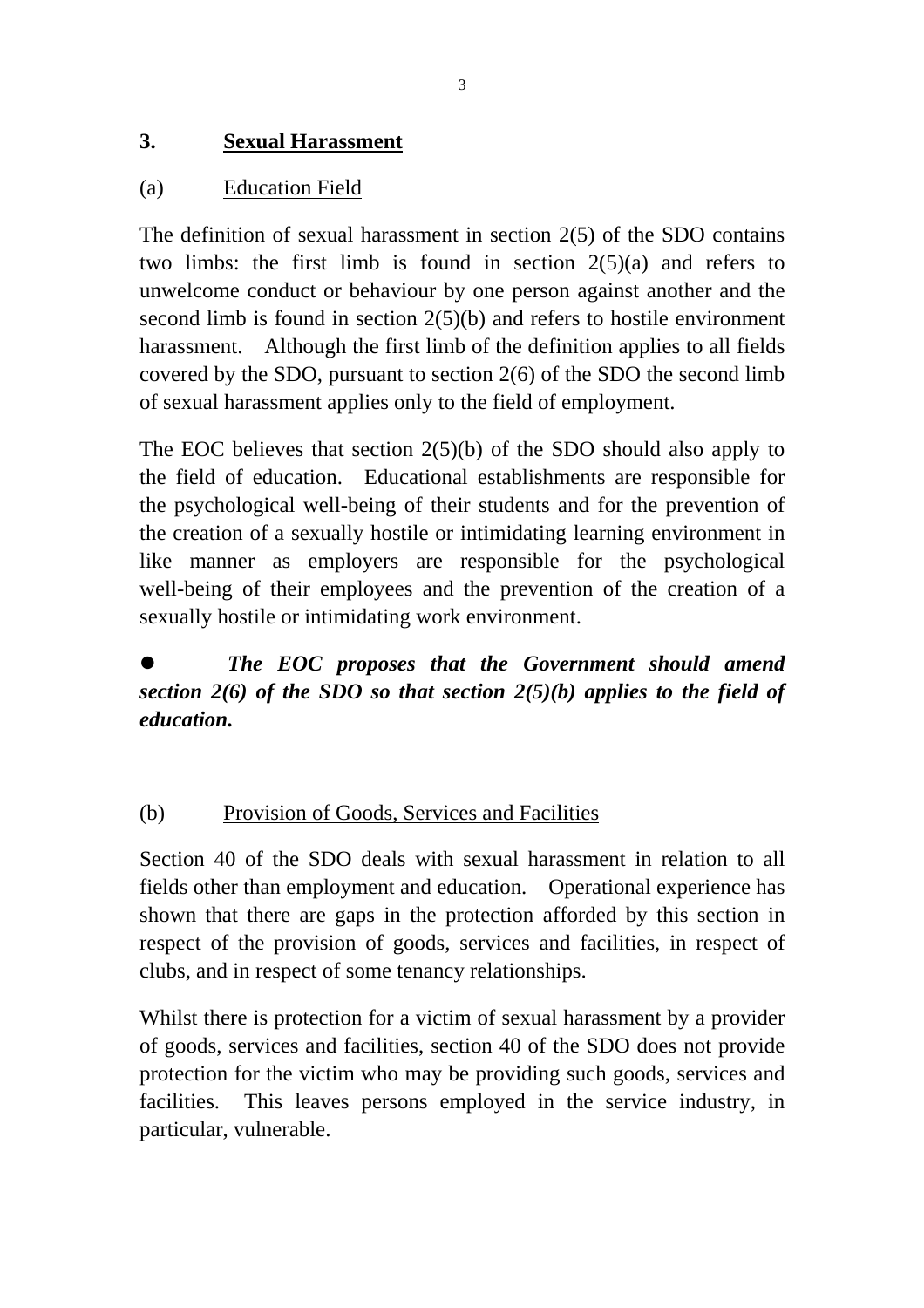z *The EOC proposes that the Government should amend section 40(1) of the SDO to ensure that persons providing goods, services or facilities to another person are not sexually harassed by that other person in the course of offering to provide, or providing, the goods, services or facilities.* 

(c) Clubs

The SDO makes it unlawful for members of a committee of management of a club to discriminate against members or prospective members of that club. There is no provision in section 40 of the SDO making sexual harassment in such situation unlawful.

z *The EOC proposes that the Government should amend section 40 of the SDO so that it protects members or prospective members of a club against sexual harassment by members of a committee of management of that club.* 

## (d) Tenancy

Sections  $40(2)$ ,  $40(3)$  and  $40(4)$  of the SDO provide some limited protection against sexual harassment in tenancy relationships but there is no provision in section 40 of the SDO which makes unlawful sexual harassment by:

- $\Diamond$  a tenant against another tenant or sub-tenant occupying the same premises;
- $\Diamond$  a sub-tenant against another sub-tenant occupying the same premises.

The EOC considers that the SDO should provide protection against sexual harassment in such cases.

z *The EOC proposes that the Government should amend section 40 of the SDO so that it protects tenants and sub-tenants from sexual harassment by other tenants and sub-tenants occupying the*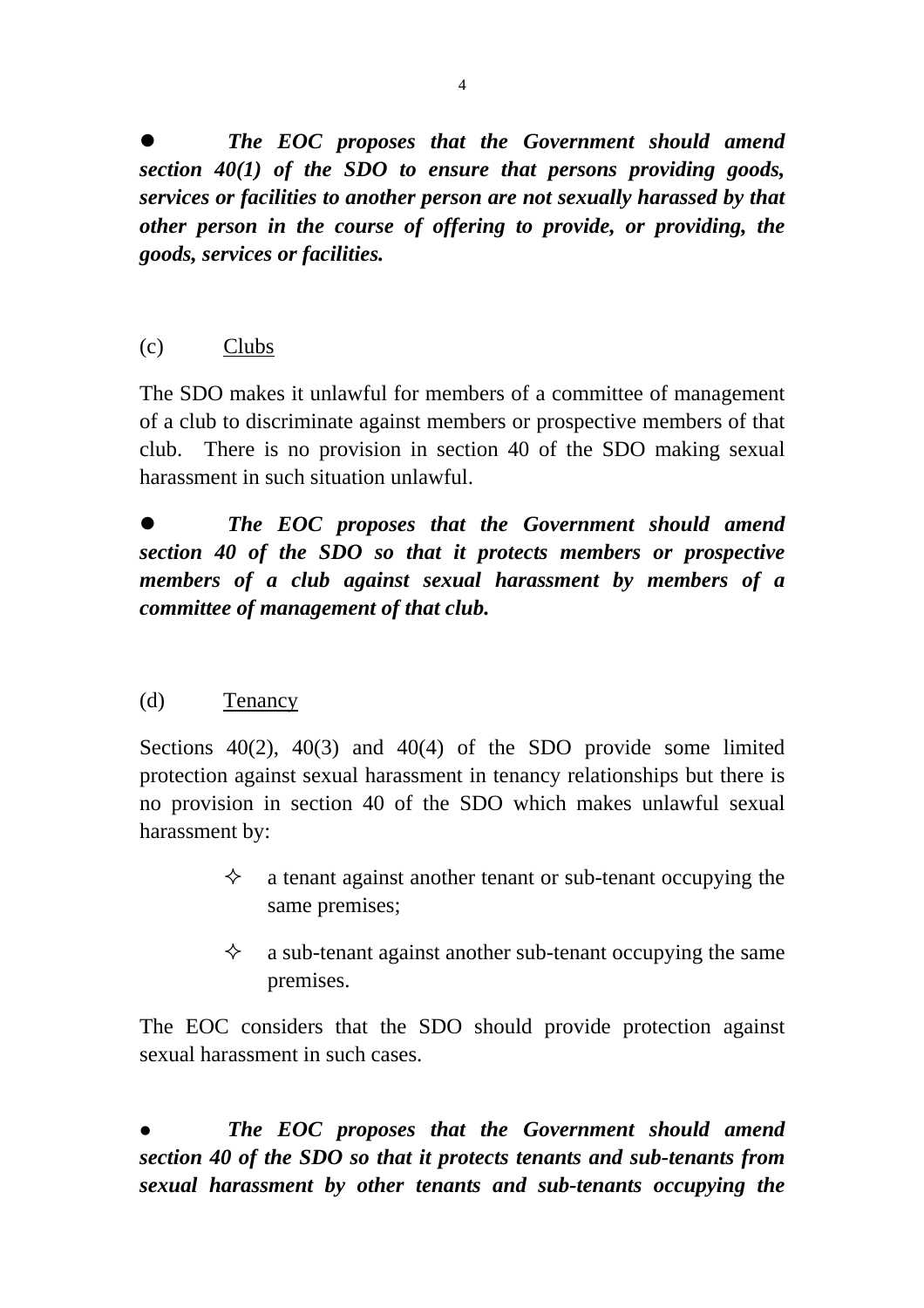*same premises.*

## **4. Schedule 5 to the SDO**

Exceptions are contrary to the principle of equal opportunities and defeat the spirit of anti-discrimination legislation. To prevent exceptions from undermining the effectiveness of anti-discrimination legislation, exceptions should be kept to a minimum. The EOC takes the view that, where necessary exceptions do exist, they should form part of the substantive provisions of the legislation and should not be contained in a schedule of exceptions.

Schedule 5 to the SDO contains eight items set out in Part 2 which, although discriminatory in nature and effect, are exempted from the operation of the SDO and are deemed not to be unlawful by virtue of section 62 of the SDO.

All eight items arise out of government policies, practices and regulations. Each one affects the rights of individuals in their relationship with the Government; Item 3 also relates to private sector employment. The eight items set out in Part 2 of Schedule 5 to the SDO are as follows:

- **Item 1** this item exempts discrimination between men and women from the operation of Parts III, IV and V of the SDO, where such discrimination arises in the context of men and women holding, or seeking to hold, office in the disciplinary services and relates to -
- (i) height, uniform, weight or equipment requirements;

 The EOC has found that there is a minimum height and weight requirement for men and women for recruitment to the disciplinary services; the Police Force and Auxiliary Police Force apply different treatment to men and women in respect of equipment carried; and there is a difference in uniforms worn by men and women in some of the services, which discriminates against women.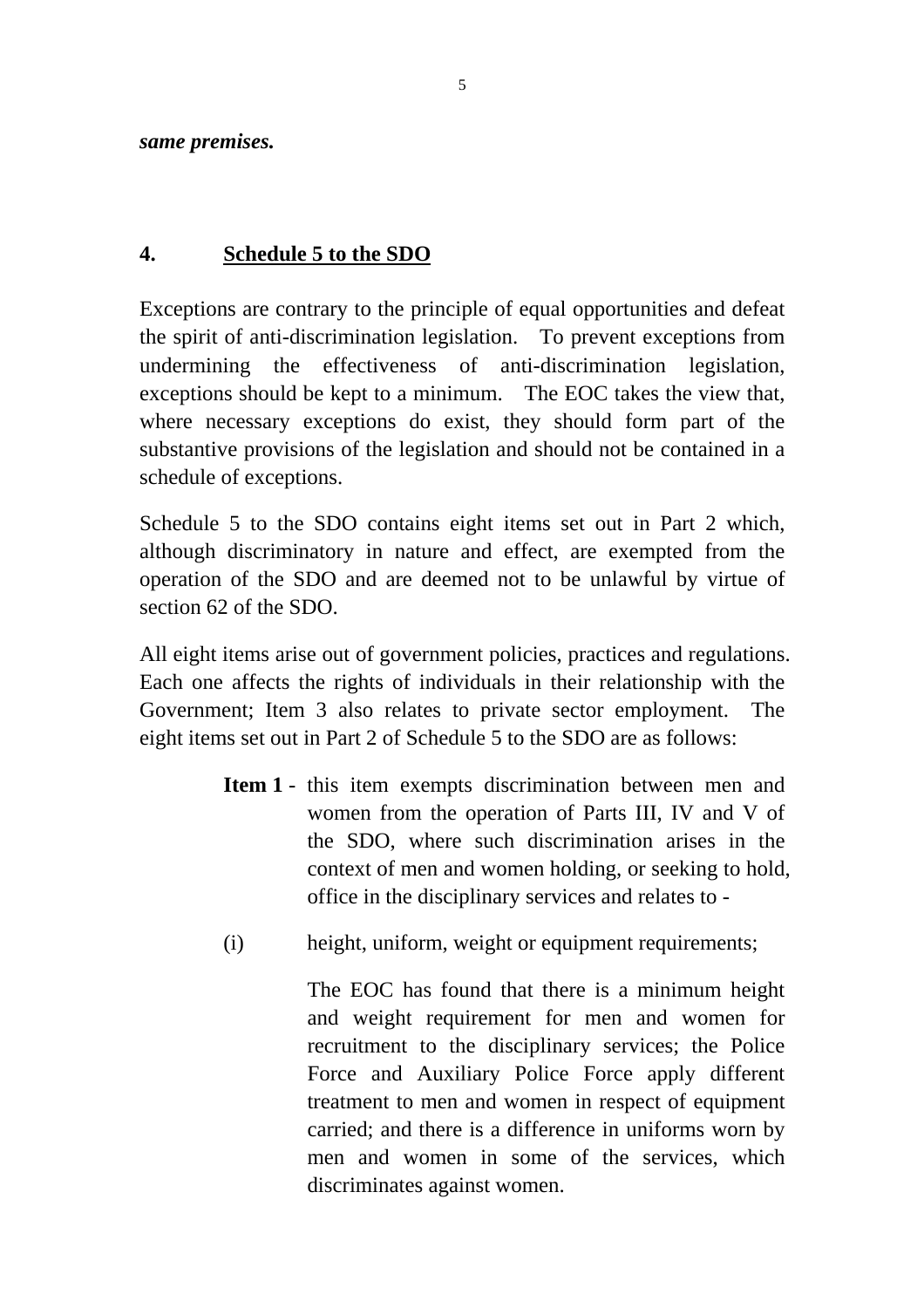(ii) gender recruitment quotas;

 The EOC has found that there is a difference in the total number of men and women recruited to, or seeking to hold office in, the disciplinary services.

 (iii) the reservation of positions within the Police Tactical Unit for men;

> The EOC has found that, at the time of the review, there were in fact no offices falling within the Police Tactical Unit that were reserved for men.

and / or

 (iv) difference in training in the use of weapons between men and women.

> The EOC has found that there is a difference in training in the use of weapons between men and women in the Police Force and the Auxiliary Police Force, which discriminates against women and men.

The EOC takes the view that there should be no height and weight requirements imposed for either women or men. Rather, the inherent requirements of the job in question should be carefully set out and consistent selection criteria developed to recruit to the disciplinary services persons able to meet these specific requirements. A more wholistic approach to physical fitness should ensure that individuals are assessed according to their capabilities to carry out the duties of the job.

Accordingly, the EOC considers that a satisfactory method of assessment should be devised, with consistent selection criteria applied to both sexes alike, that will not (either directly or indirectly) discriminate against women.

The EOC also believes that equal treatment for women and men must be mainstreamed into every aspect of life and that equality of opportunity should extend to women in the disciplinary services. This cannot be achieved if discriminatory practices are allowed to continue. Not only are fewer women recruited to such services, fewer women are promoted.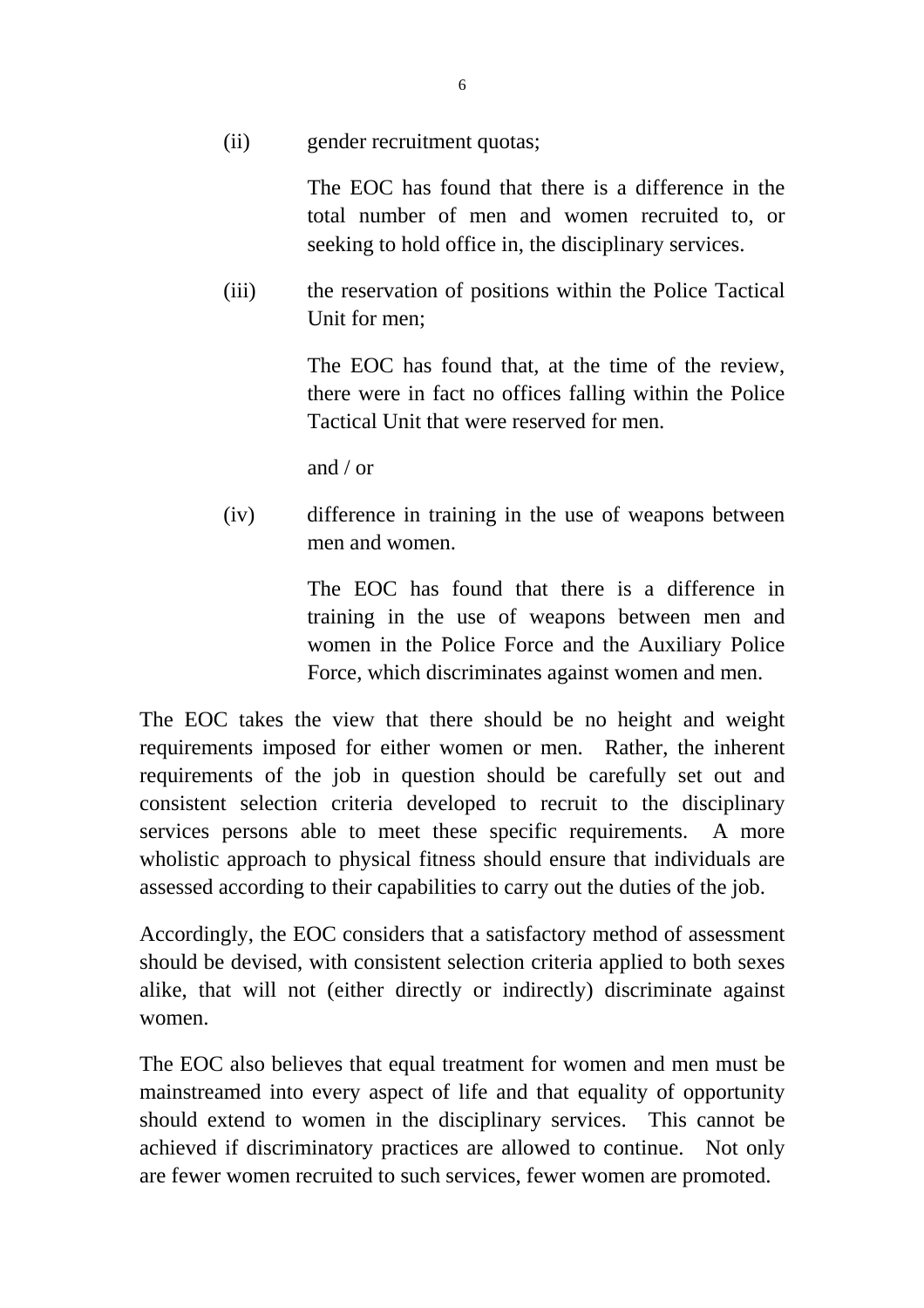Simply removing the discriminatory elements of the disciplinary services' recruitment policies, training policies and dress codes is not enough to eliminate sex discrimination. Effective monitoring is required of specific recruitment and promotion exercises to detect where the problem - if any - lies. Gender distribution in the disciplinary services should be properly assessed, reasons should be identified and examined, and steps should be taken to rectify the inequality.

The EOC considers that the disciplinary services should be required to monitor gender distribution in recruitment and promotion exercises to ensure that there is no discrimination.

> **Item 2** - this item exempts from the operation of Part IV of the SDO any discrimination between men and women arising from the Government's 'small house' policy, pursuant to which benefits relating to land in the New Territories are granted to male indigenous villagers.

This policy was introduced to improve the housing situation which existed in the New Territories more than 20 years ago. It does not reflect the developments and changes in the law regarding women owning properties in the New Territories, nor does it reflect changes in the economic make-up of the indigenous villagers.

The Government has advised that a committee was set up to review the 'small house' policy. The review of the policy was commenced in September 1997 and was expected to have been completed at the end of 1998.

The EOC is of the view that the findings of that committee should be made public and that the Government resolve the discriminatory aspects of the 'small house' policy as soon as possible.

> **Item 3** - this item exempts discrimination on the ground of marital status from the operation of Parts III, IV and V of the SDO arising from the provision of benefits or allowances by employers in relation to housing, education, air-conditioning, passage and baggage.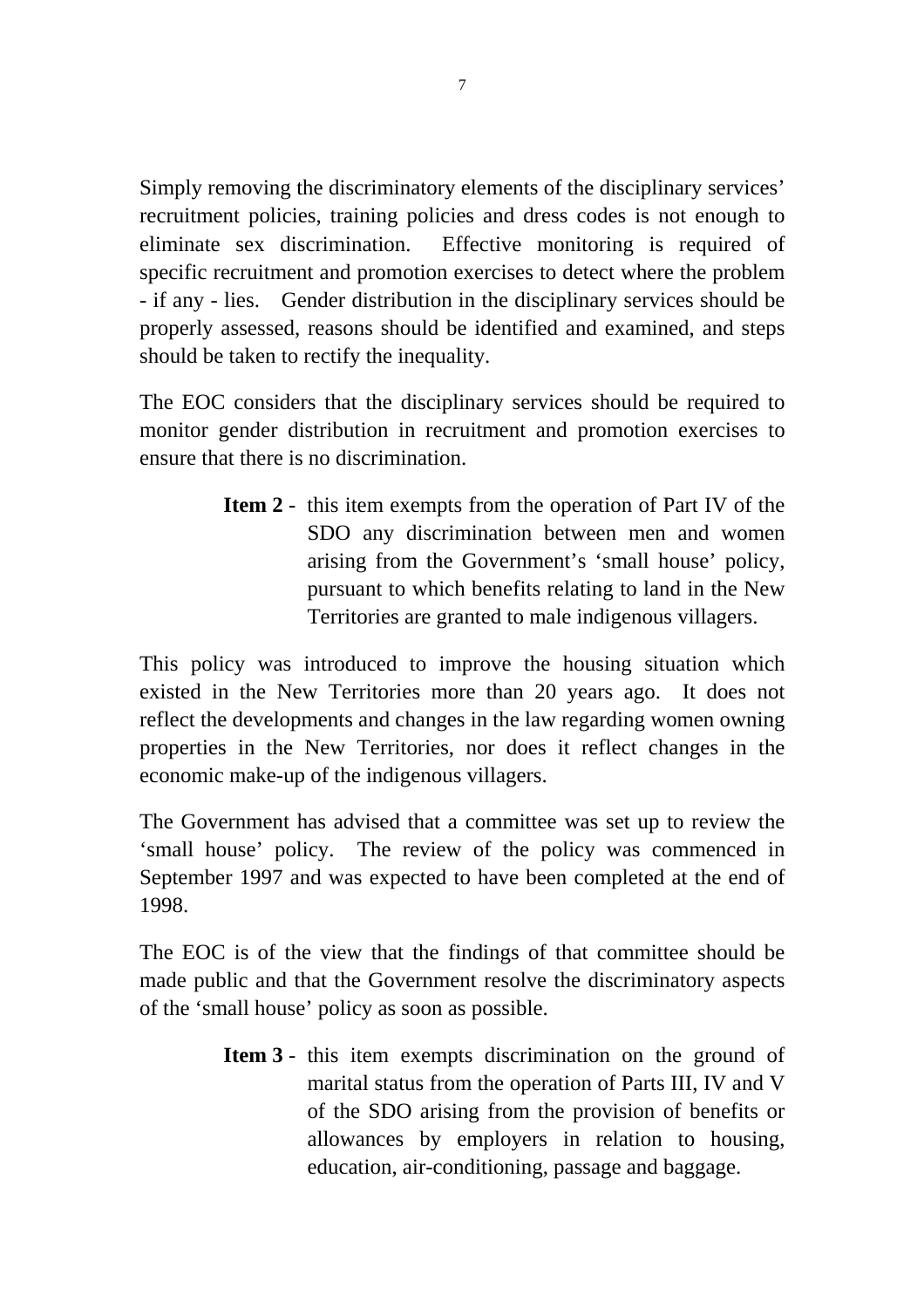The EOC has found that this exception was introduced to deal with the payment of double benefits to married persons. The introduction of section 56A to the SDO by the Sex and Disability Discrimination (Miscellaneous Provisions) Ordinance 1997 now makes it clear that it is not unlawful to deny double benefits to married persons.

In the circumstances, the EOC considers it unnecessary to retain this exception in Item 3.

> **Item 4** - this item exempts discrimination on the ground of marital status arising from the provision of any reproductive technology procedure.

With the introduction of Section 56B to the SDO by the Sex and Disability Discrimination (Miscellaneous Provisions) Ordinance 1997, this exception has been incorporated into the substantive provisions of the SDO.

In the circumstances, the EOC is of the view that it is unnecessary to retain this exception in Item 4.

> **Item 5** - This item exempts from the provisions of Parts III, IV and V of the SDO discrimination on the basis of marital status arising out of the provision of adoption services or facilities relating to adoption. Discrimination on the ground of sex remains unlawful.

The Social Welfare Department has conducted a review of the Adoption Ordinance, which regulates adoption in Hong Kong. The Social Welfare Department has advised that it has recommended amendment of the provisions in the Adoption Ordinance to remove any references to gender and marital status, on the basis that it is the interests of the child that should be of paramount consideration in each case.

In view of this, and in view of the introduction of section 56C to the SDO by the Sex and Disability Discrimination (Miscellaneous Provisions) Ordinance 1997, which has incorporated the exception in Item 5 into the substantive provisions of the SDO, the EOC is of the view that it is unnecessary to retain this exception in Item 5.

**Item 6** - This item exempts from the provisions of Part IV and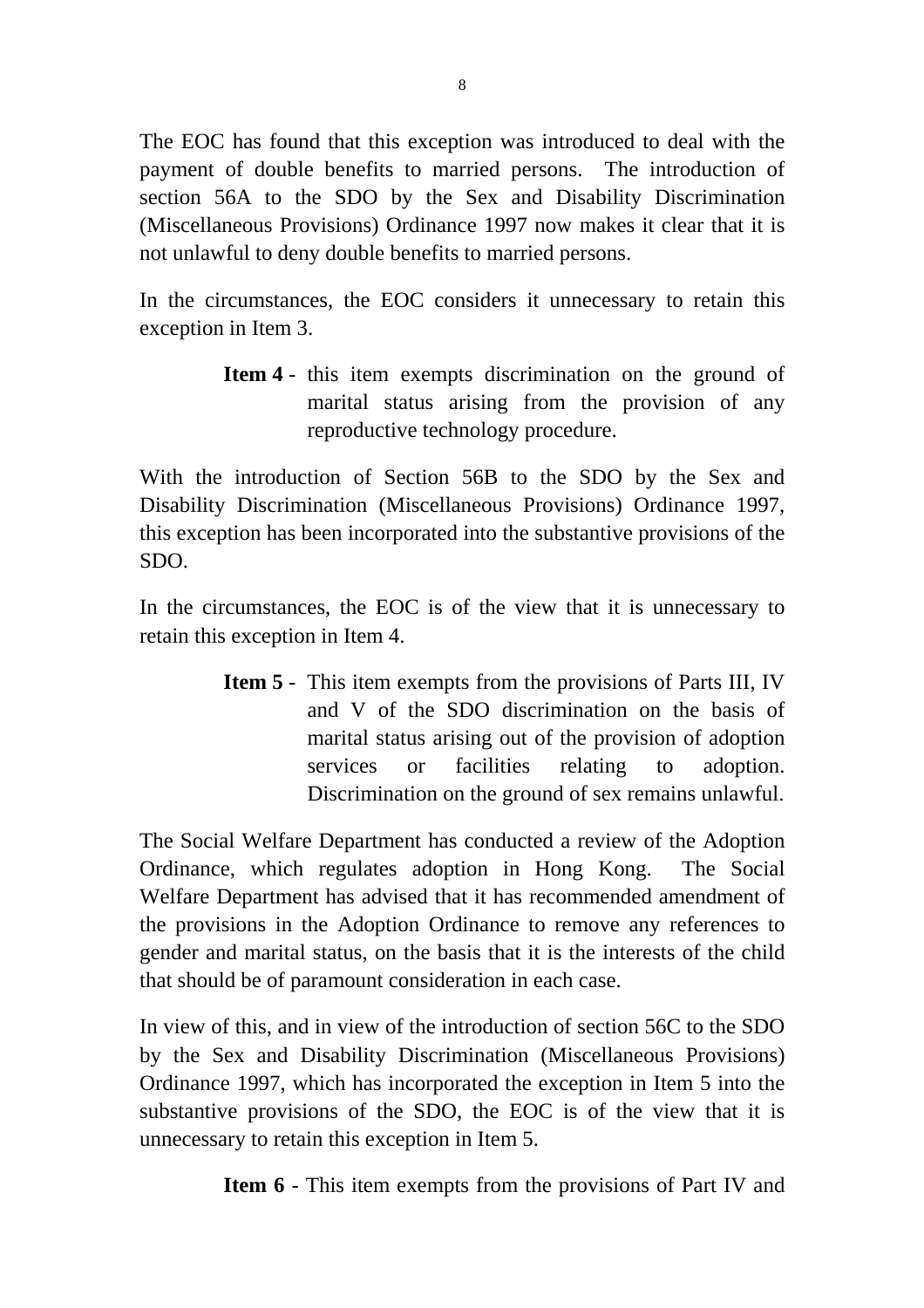V of the SDO discrimination on the basis of marital status arising from the public housing scheme known as the Home Ownership Scheme or the Private Sector Participation Scheme.

Discrimination on the ground of marital status arises from the fact that, in order to qualify as an applicant under the public housing scheme, an applicant must have a family. Where the familial relationship is that of husband and wife, such relationship is given priority over other familial relationships and other marital statuses.

The EOC believes that detailed consideration should be given to this exception to determine whether it is a necessary one or whether, in fact, there exists an alternative method of assessment of applicants which is not discriminatory and does not offend against the principle of equal opportunities.

> **Item 7** - This item exempts from the provisions of Parts III, IV and V of the SDO discrimination on the ground of sex arising from certain legislative provisions involving the granting of pensions to surviving spouses and / or children of deceased public officers, public service officers and individual officers. The legislative provisions contain terms that discriminate between male and female children.

The Civil Service Bureau has advised that this exception was included to ensure that the rights of the children of officers appointed before 5 March 1993 was preserved.

The EOC believes that there should be no preferential treatment given to either male or female children in such circumstances and that consideration should be given to finding a method of phasing out this type of discrimination whilst preserving the rights of the children of those officers appointed prior to 5 March 1993.

> **Item 8** - This item exempts from the operation of Parts III, IV and V of the SDO discrimination on the ground of marital status which arises from a proviso to the regulations governing the circumstances in which gratuities may be granted to dependants of officers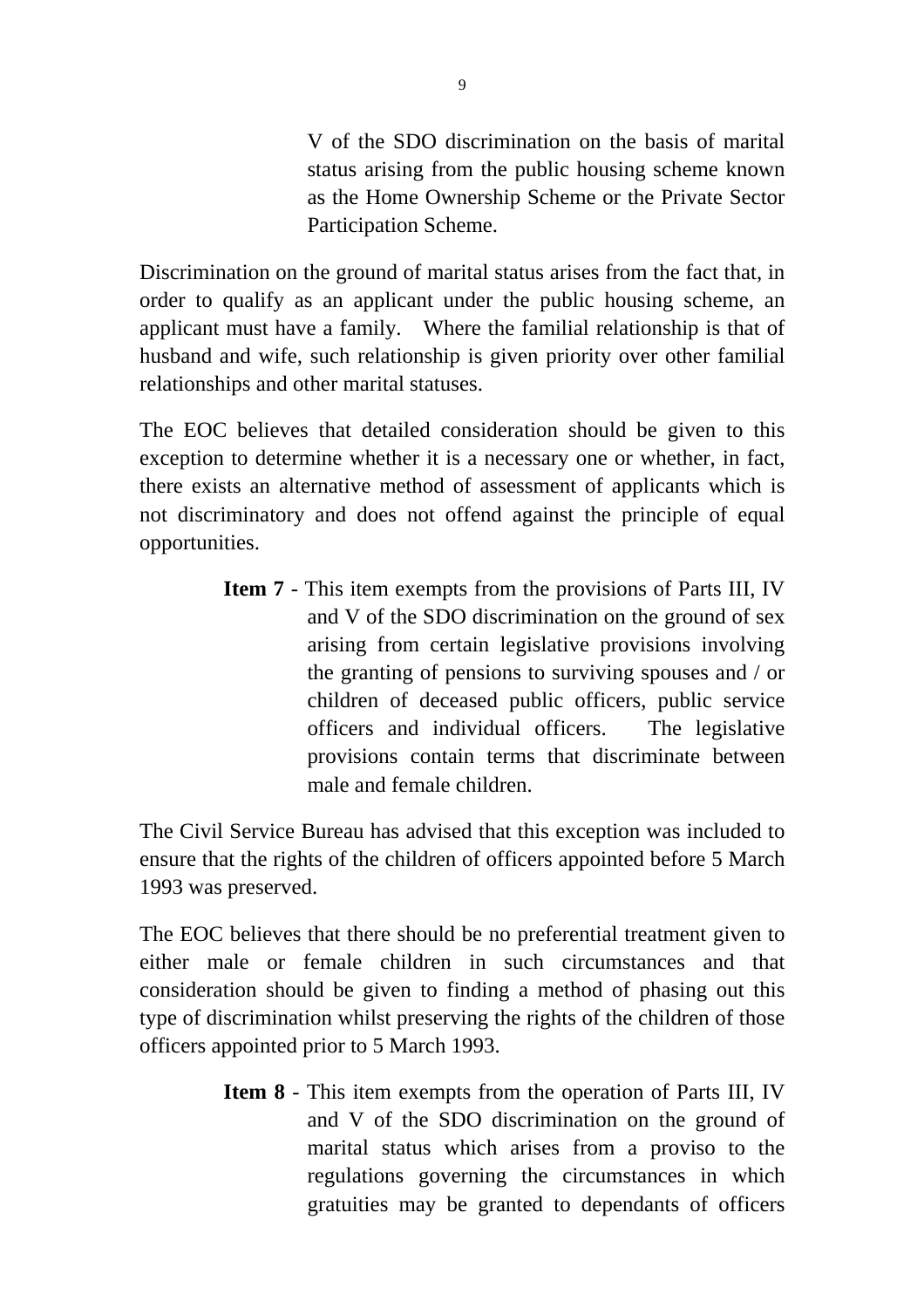who die or receive injuries.

The proviso mentioned results in preferential treatment being given to widows who remain "unmarried and of good character" when compared to widows who remarry.

The EOC is of the view that this type of discrimination is based on outmoded attitudes relating to women, which perpetuates stereotypical images and unfair treatment.

z *The EOC proposes that the Government should repeal section 62 of the SDO and Schedule 5 to the SDO and amend sections 66 and 90(1) of the SDO to remove any references to Schedule 5.* 

## **5. Schedule 5 to the DDO**

Schedule 5 to the DDO is meant to provide, by virtue of section 60 of the DDO, a blanket exemption for discriminatory acts identified in the schedule. Since its inception, however, Schedule 5 to the DDO has remained empty.

In view of the fact that exceptions are contrary to the principle of equal opportunities and should be kept to a minimum, and only when necessary, the EOC considers it unnecessary to retain a schedule of exceptions which is blank.

z *The EOC proposes that the Government should repeal section 60 of the DDO and Schedule 5 to the DDO and amend sections 63 and 87(2) of the DDO to remove any references to Schedule 5.* 

## **6. Eligibility to Vote for and to be Elected or Appointed to Advisory Bodies under the DDO**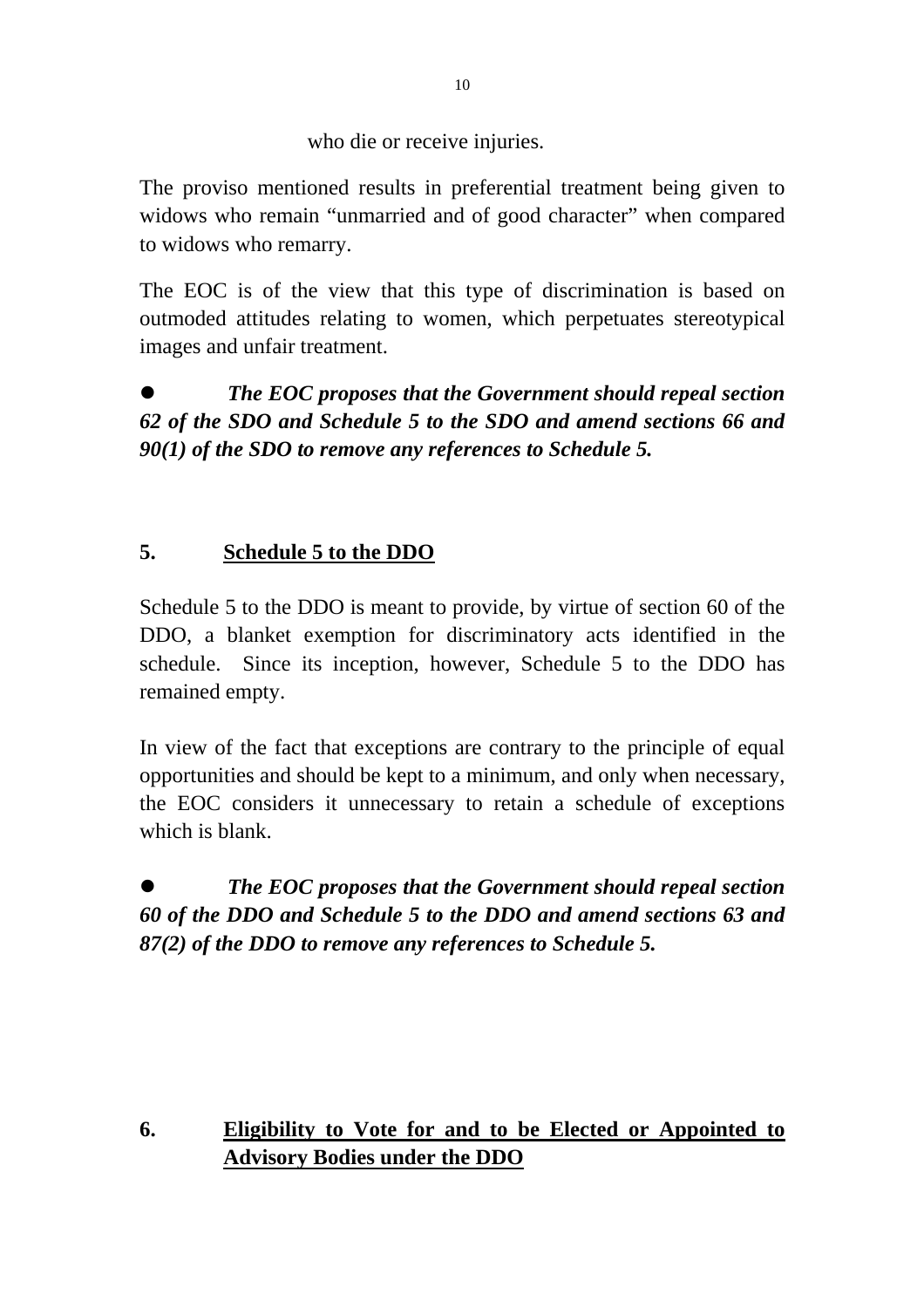The SDO provides protection against discrimination on the ground of sex, marital status or pregnancy in -

- $\Diamond$  determining the eligibility of a person to stand for election or to be selected;
- $\Diamond$  the terms and conditions on which a person is considered eligible to stand for election or to be selected;
- $\Diamond$  determining the eligibility of a person to vote in elections of members of a relevant body or the holder of a position, or to take part in the selection of the holder of such position;
- $\diamond$  the terms and conditions upon which a person is considered eligible to vote in elections of members or the holder of a position, or to take part in the selection of the holder of such position; and
- $\diamond$  considering whether a person should be appointed to a position, approved as a member of a body or recognised as holding a position.

Relevant bodies for the purposes of section 35 of the SDO are public bodies, public authorities, statutory advisory bodies and bodies prescribed by the SDO.

There is no equivalent protection under the DDO against discrimination on the ground of disability in this field. Under the existing provisions of the DDO, a person who is discriminated against on the ground of disability in any of the five situations outlined above has no recourse to the DDO. This is contrary to the principle of equal opportunities for all.

z *The EOC proposes that the Government should amend the DDO by introducing specific protection for persons with a disability in the field of eligibility to vote for and to be elected or appointed to advisory bodies.* 

## **7. Definition of Direct Disability Discrimination**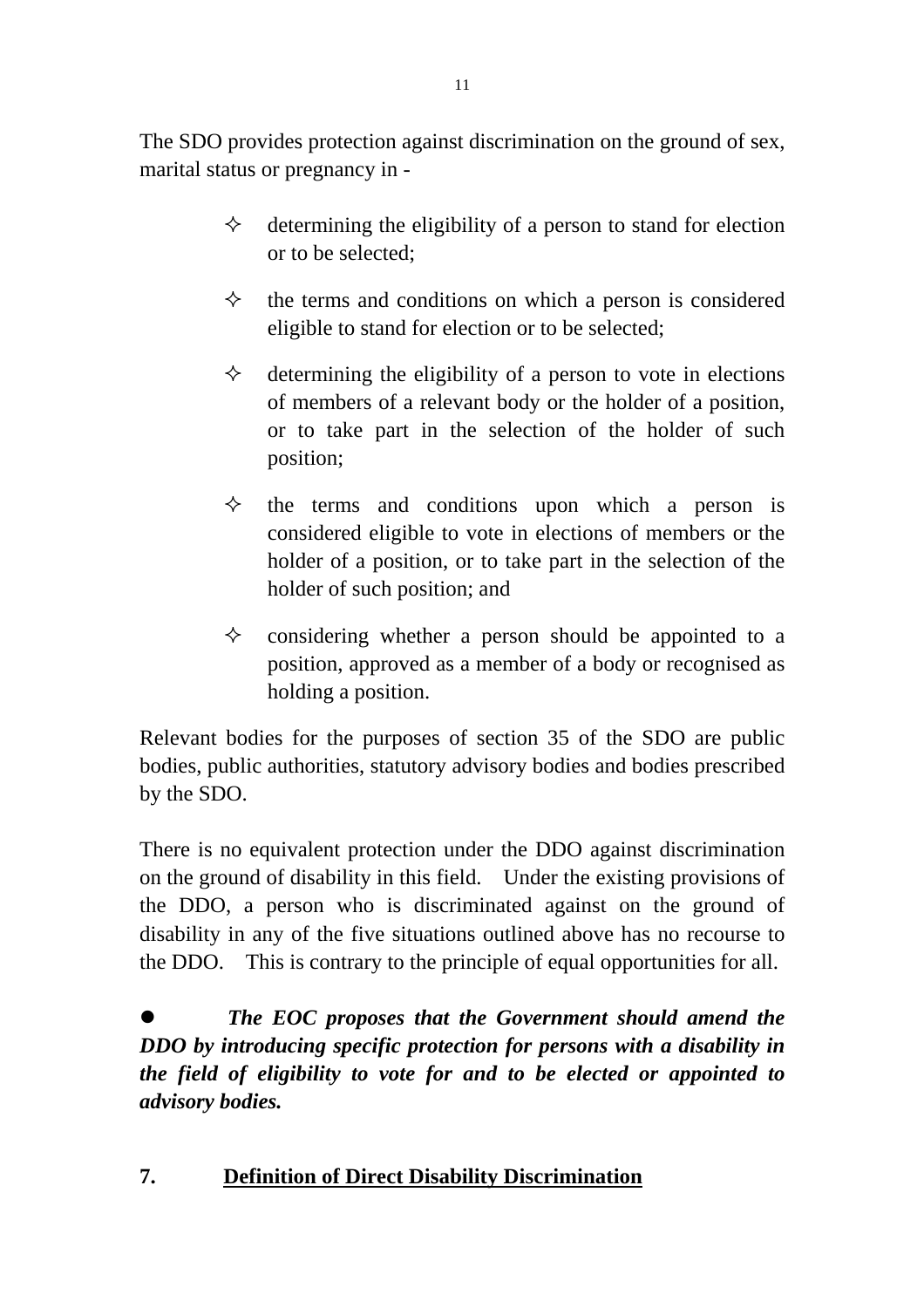Section 6(a) of the DDO defines the meaning of direct discrimination under the DDO. Under the existing definition, in order to prove direct discrimination on the ground of disability, a complainant must show that :

- $\Diamond$  the treatment is on the ground of disability;
- $\Diamond$  the treatment is less favourable; and
- $\Diamond$  the comparison of treatment is between the person with the disability and a person without a disability.

If taken literally, the comparison of treatment must be between the person with the disability and a person without any disability. This is because of the use of the indefinite article "a" in the expression "person without a disability" in section 6(a) of the DDO. This could lead to confusion.

The EOC takes the view that it could not have been the intention behind the legislation to compare a person with one type of disability and a person without any disability in order to find discrimination. The definition of 'disability' is itself so wide, it would be extremely difficult to find a comparator without any disability at all.

Equivalent legislation in overseas jurisdictions such as Australia makes it clear that the comparison of treatment should be made between the complainant and a comparator without 'the' disability of the complainant.

z *The EOC proposes that the Government should amend the definition of direct discrimination in section 6(a) of the DDO to make it clear that the comparison of treatment is made between the person with a disability and a person without 'the' or 'that' disability.* 

## **8. Disability Discrimination against Associates**

Section  $6(c)$  of the DDO makes it unlawful to discriminate against an associate of a person with a disability. The word 'associate' is defined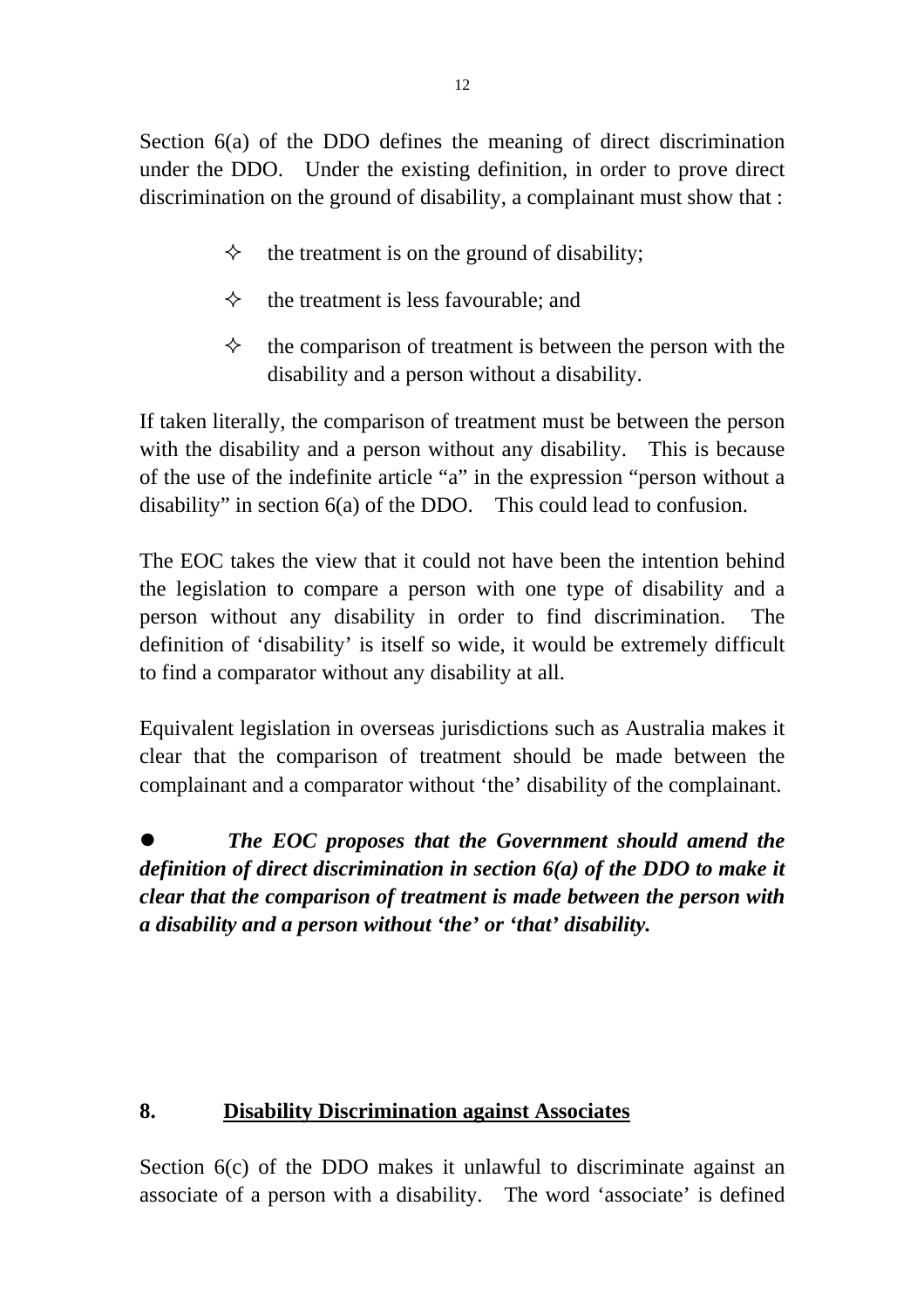in section 2 of the DDO in the following terms :

" 'associate', in relation to a person, includes -

- (a) a spouse of the person;
- (b) another person who is living with the person on a genuine domestic basis;
- (c) a relative of the person;
- (d) a carer of the person; and
- (e) another person who is in a business, sporting or recreational relationship with the person."

Paragraphs (a), (b), (c) and (e) of the definition of 'associate' have been drafted in terms which suggest reciprocal relationships. Because of the way paragraph (d) has been drafted, this reciprocity does not apply to the situation of carers.

This leads to difficulties under section 6(c) of the DDO, which provides that a person discriminates against another person for the purposes of the DDO if there is less favourable treatment on the ground of the disability of an associate of that other person. It is rare that a person with a disability would be discriminated against on the ground of the disability of his or her carer. It is more likely that a carer would be discriminated against on the ground of the disability of the person under his or her care.

The EOC is of the view that the legislation should provide protection in both situations.

z *The EOC proposes that the Government should amend the definition of 'associate' in section 2 of the DDO to extend it to a person under the care of a person, and make any other consequential amendments which may be necessary.* 

## **9. Binding Undertakings**

The EOC's enforcement powers under the SDO and the DDO are essentially restricted to the handling of complaints under its power to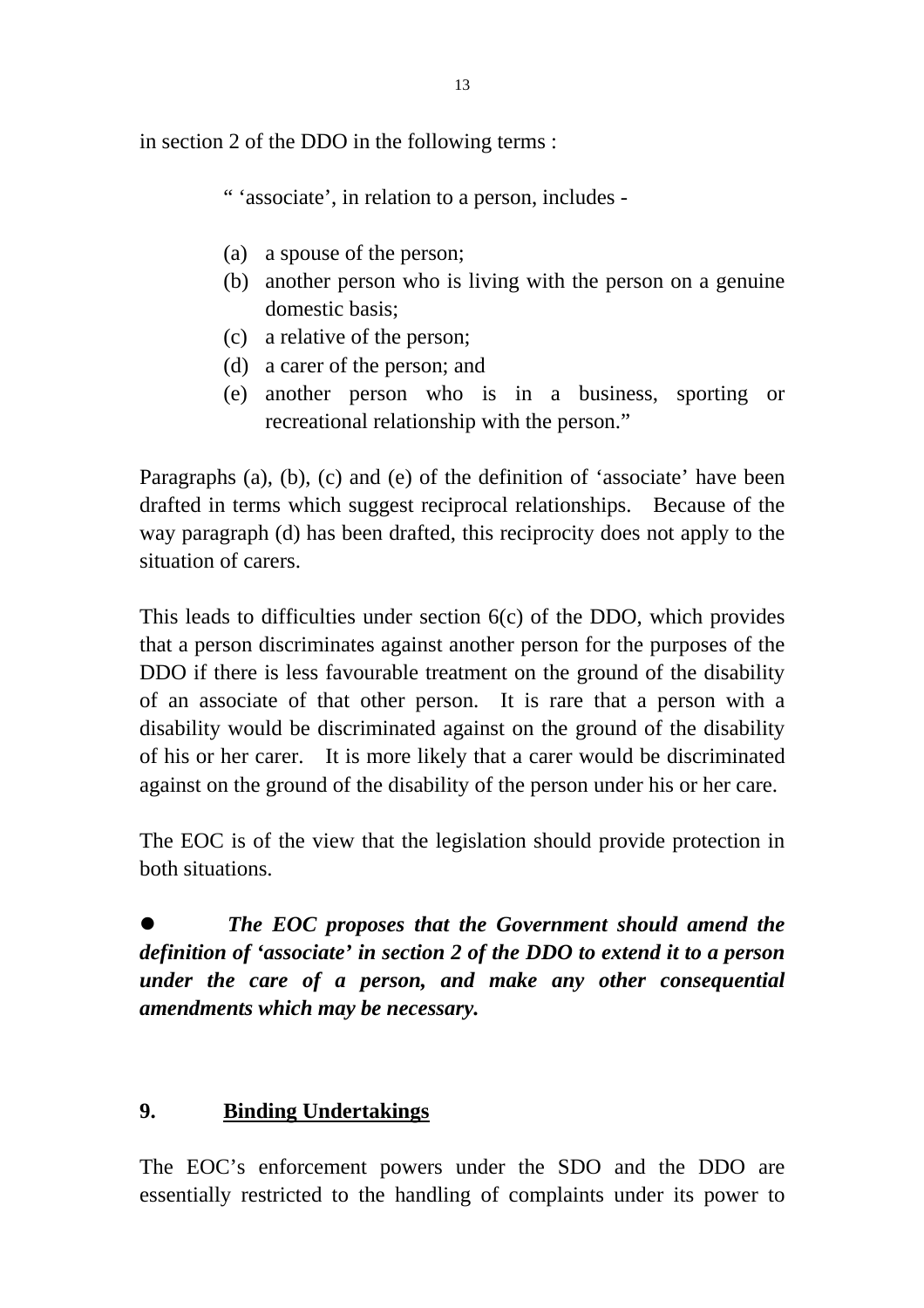investigate and conciliate, the institution of legal proceedings under various heads of power, and the conduct of formal investigations (including the issue of enforcement notices.)

The existing regime does not recognise that the EOC may find it useful to accept an undertaking or agreement from an individual who, or an organisation which, has been identified in some way as possibly committing an unlawful act, without needing to go through a formal process. Such an undertaking or agreement would be entered into on a voluntary basis and would provide an attractive option for the parties involved.

The EOC is of the view that a voluntary undertaking or agreement would be desirable if it were formally recognised by the legislation and could be enforced in on the same manner as enforcement notices.

## z *The EOC proposes that the Government introduce voluntary and binding undertakings, which are legally enforceable, into the SDO and the DDO.*

## **10. Enforcement Notices for Discriminatory Practices under the DDO**

Under the SDO and the DDO, discriminatory practices may only be dealt with by way of formal investigation.

Pursuant to section 77(1) of the SDO, enforcement notices may be served on persons by the EOC where, in the course of a formal investigation, the EOC becomes satisfied that the person is committing or has committed, among other things, a contravention of section 42 of the SDO. Section 42 of the SDO deals with discriminatory practices.

Section 41 of the DDO deals with discriminatory practices under the DDO, and makes specific reference to proceedings under section 73. Unlike section 77(1) of the SDO, however, section 73(1) of the DDO fails to mention that enforcement notices may be issued for discriminatory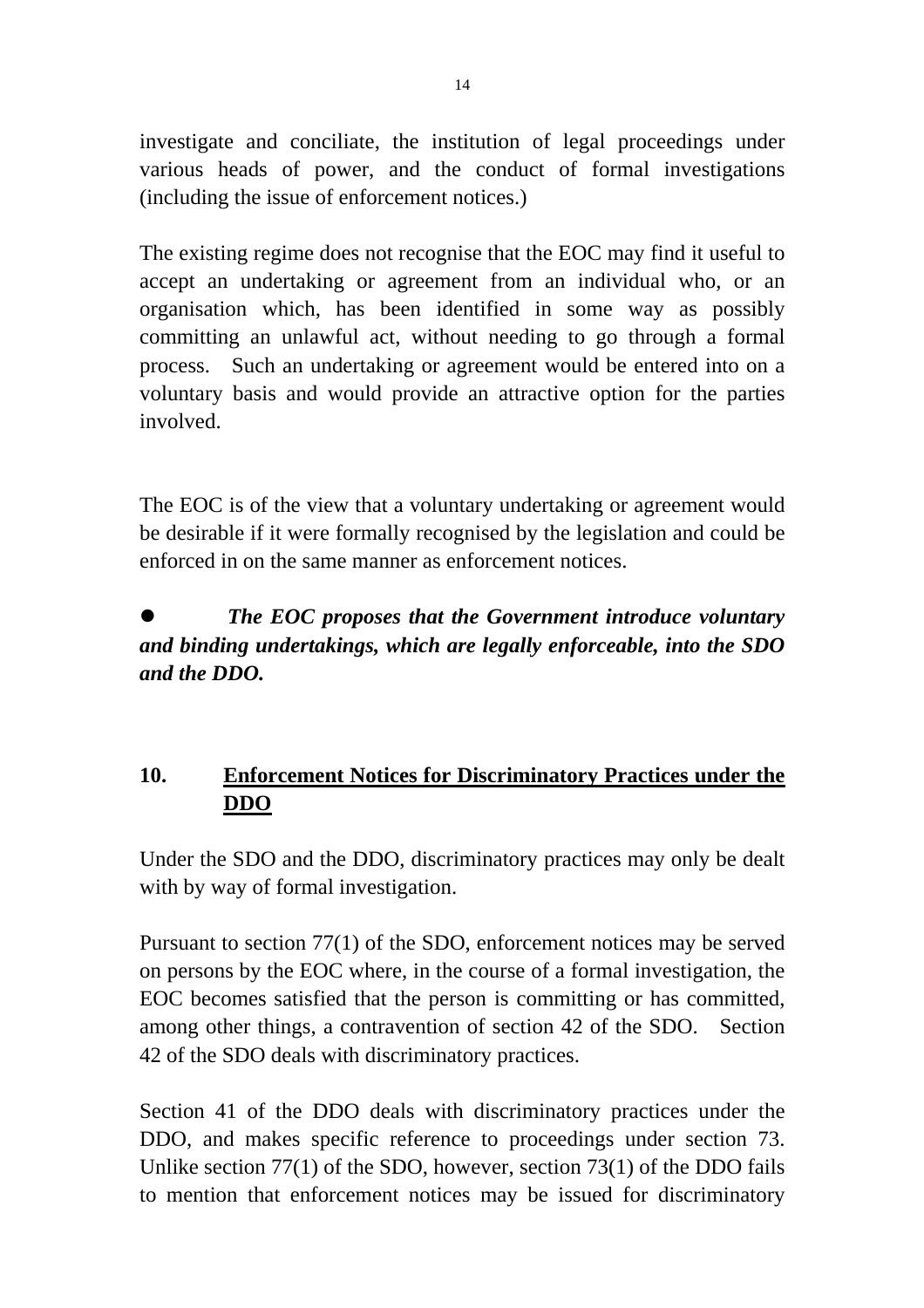practices under the DDO. The EOC is of the view that this was an oversight in the legislation.

z *The EOC proposes that the Government should amend section 73(1) of the DDO to include reference to section 41 of the DDO.* 

#### **11. Costs and Expenses of Litigation**

The EOC has a discretion under the SDO and the DDO to grant assistance upon application for assistance to institute civil proceedings by persons who have been unable to achieve a settlement of their dispute for whatever reason. The assistance which the EOC may give in each case ranges from the giving of legal advice by its own lawyers to the briefing of private counsel to represent a complainant in the civil proceedings.

Sections 85(4) of the SDO and 81(4) of the DDO deal with the recovery of expenses by the EOC upon completion of any civil proceedings. Both sections provide that any expenses incurred by the EOC in providing assistance relating to civil proceedings constitute a first charge for the benefit of the EOC on any costs or expenses payable to the EOC's client. Whilst it is clear that the EOC may recover its expenses, it is unclear whether the EOC can recover its costs.

Pursuant to section 73B(3) of the District Court Ordinance, parties to proceedings under the SDO or the DDO would ordinarily pay their own costs unless the court found that the proceedings were brought maliciously or frivolously, or there existed special circumstances warranting an award of costs.

In the event that an order for costs were made in favour of the EOC's client, it is not clear whether the EOC could recover the costs for legal work done by its own lawyers. The EOC considers that it is desirable that it be able to recover its costs in the same manner as solicitors' firms and the Legal Aid Department.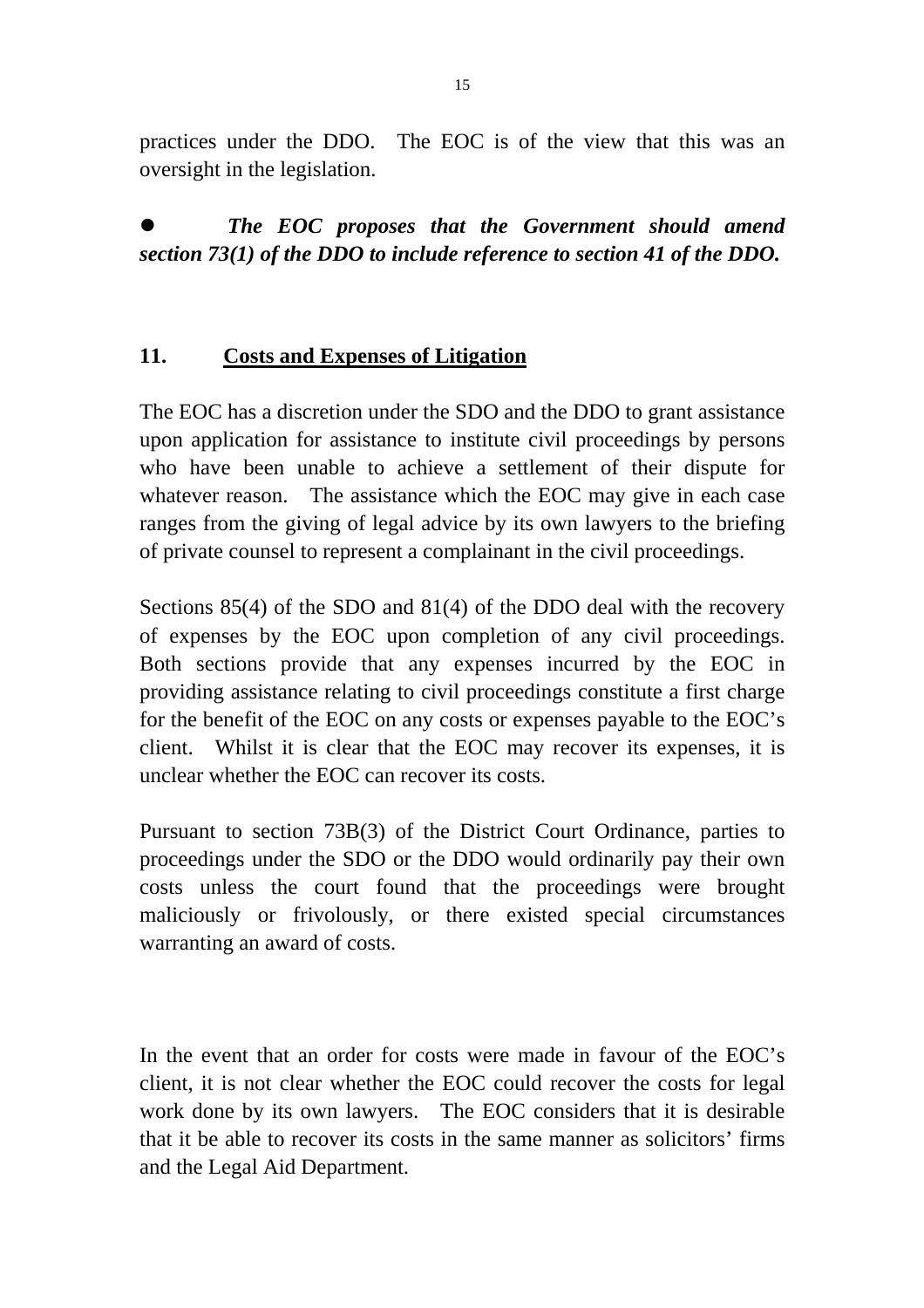z *The EOC proposes that the Government should amend section 85(4) of the DDO and section 81(4) of the DDO to enable the EOC to recover costs as well as expenses.* 

### **12. Delegation of Powers under the DDO**

Section 64 of the DDO states that the EOC shall not, under section 69 of the SDO, delegate certain functions and powers. The reference to section 69 of the SDO is incorrect. The correct delegation section under the SDO is section 67.

z *The EOC proposes that the Government should amend section 64 of the DDO to refer to section 67 of the SDO.* 

## **13. Protection Against Liability of EOC**

Section 68 of the SDO affords some protection to members of the EOC and its committees, employees of the EOC, and conciliators, from personal liability for acts and / or defaults made in performance or purported performance of any function or exercise of power conferred on the EOC by the SDO, as long as such members, employees or conciliators have acted in good faith.

There is no equivalent provision for acts or defaults made in performance of any function or exercise of power imposed or conferred by the DDO or the FSDO. Although the legislative review is restricted to the SDO and the DDO, the EOC considers it desirable that members, employees and conciliators be protected from liability when exercising their functions and powers under all three pieces of legislation.

z *The EOC proposes that the Government should amend the DDO and the FSDO to include protection for members, employees and conciliators of the EOC equivalent to that found in section 68 of the SDO.*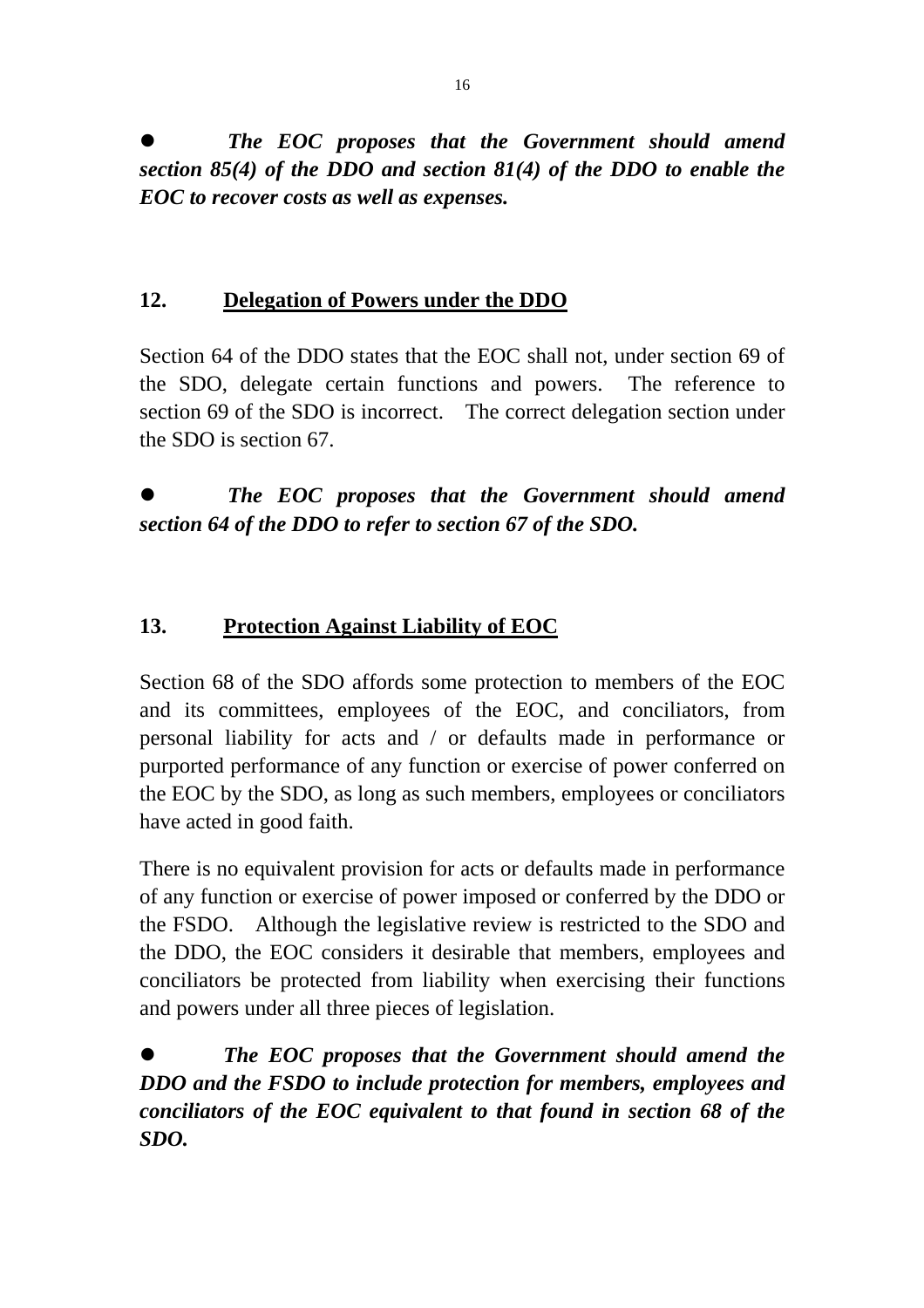## **14. Jurisdiction of District Court for Vicarious Liability and Aiding under SDO**

Section 76(1) of the SDO sets out the circumstances in which claims may be made the subject of civil proceedings in the District Court. Although reference is made in section  $76(1)(b)$  to claims where persons may be vicariously liable for acts of discrimination, there is no reference in section 76(1) of the SDO to claims where persons may be vicariously liable for acts of sexual harassment.

Clearly claimants are, and should be, able to bring civil proceedings for sexual harassment against respondents who are liable under section 46 or section 47 of the SDO.

For the sake of completeness, and to avoid any confusion, the EOC considers it desirable that this should be spelt out in the legislation.

z *The EOC proposes that the Government should amend section 76(1) of the SDO, by including a new section 76(1)(d) along the following lines:* 

> *"(d) is by virtue of section 46 or 47 to be treated as having committed such an act of sexual harassment against the claimant."*

## **15. Jurisdiction of District Court for Vicarious Liability and Aiding under DDO**

Section 72(1) of the DDO sets out the circumstances in which claims may be made the subject of civil proceedings in the District Court. Although reference is made in section 72(1)(d) to claims where persons may be vicariously liable for acts of discrimination, there is no reference in section 72(1) of the DDO to claims where persons may be vicariously liable for acts of harassment or vilification.

Clearly claimants are, and should be, able to bring civil proceedings in respect of harassment and vilification of persons with a disability against respondents who are liable under section 48 or section 49 of the DDO.

For the sake of completeness, and to avoid any confusion, the EOC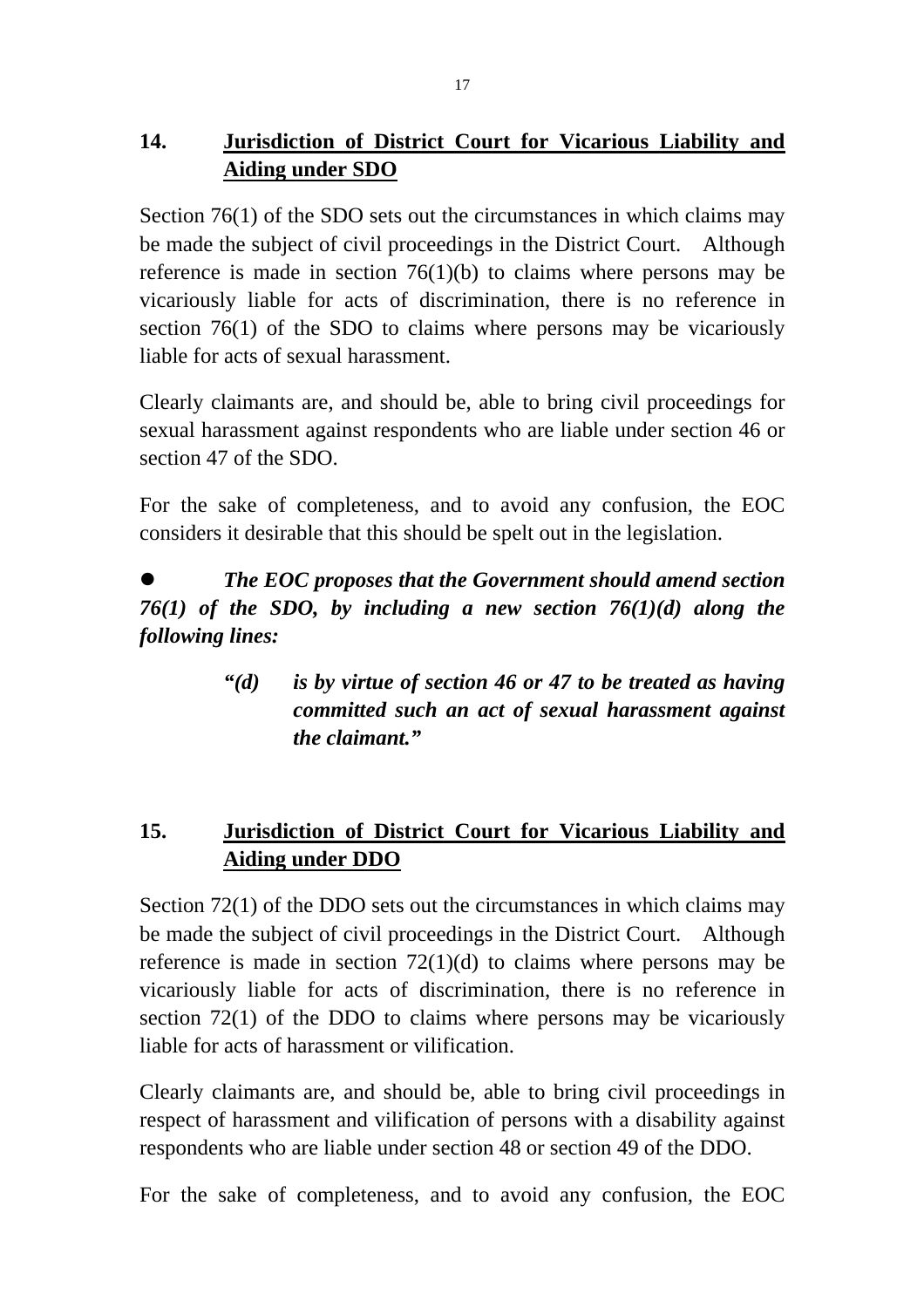considers it desirable that this should be spelt out in the legislation.

z *The EOC proposes that the Government should amend section 72(1) of the DDO, by re-numbering the existing paragraphs and introducing two new paragraphs along the following lines:* 

- *"(a) has committed an act of discrimination against a claimant which is unlawful by virtue of Part III or IV;* 
	- *(b) is by virtue of section 48 or 49 to be treated as having committed such an act of discrimination against the claimant;*
	- *(c) has committed an act of harassment against the claimant which is unlawful by virtue of Part III or IV;*
	- *(d) is by virtue of section 48 or 49 to be treated as having committed an act of harassment against the claimant;*
	- *(e) has committed an act which is unlawful by virtue of section 46; or*
	- *(f) is by virtue of section 48 or 49 to be treated as having committed an act which is unlawful by virtue of section 46."*

## **16. Availability of Specified Statutory Remedies**

Section 76(3A) of the SDO and section 72(4) of the DDO are the provisions that deal with the statutory remedies that may be ordered by the District Court in civil proceedings under each Ordinance.

The various remedies that the District Court may order are linked by the disjunctive "or", suggesting that only one remedy may be ordered at any time. The EOC takes the view that, since both section 76(3A) of the SDO and section 72(4) of the DDO are without prejudice to the Court's power to make orders which it considers just and appropriate in the circumstances, the Court has power to award more than one of the remedies set out in the legislation at any time.

For the avoidance of doubt or argument to the contrary, the EOC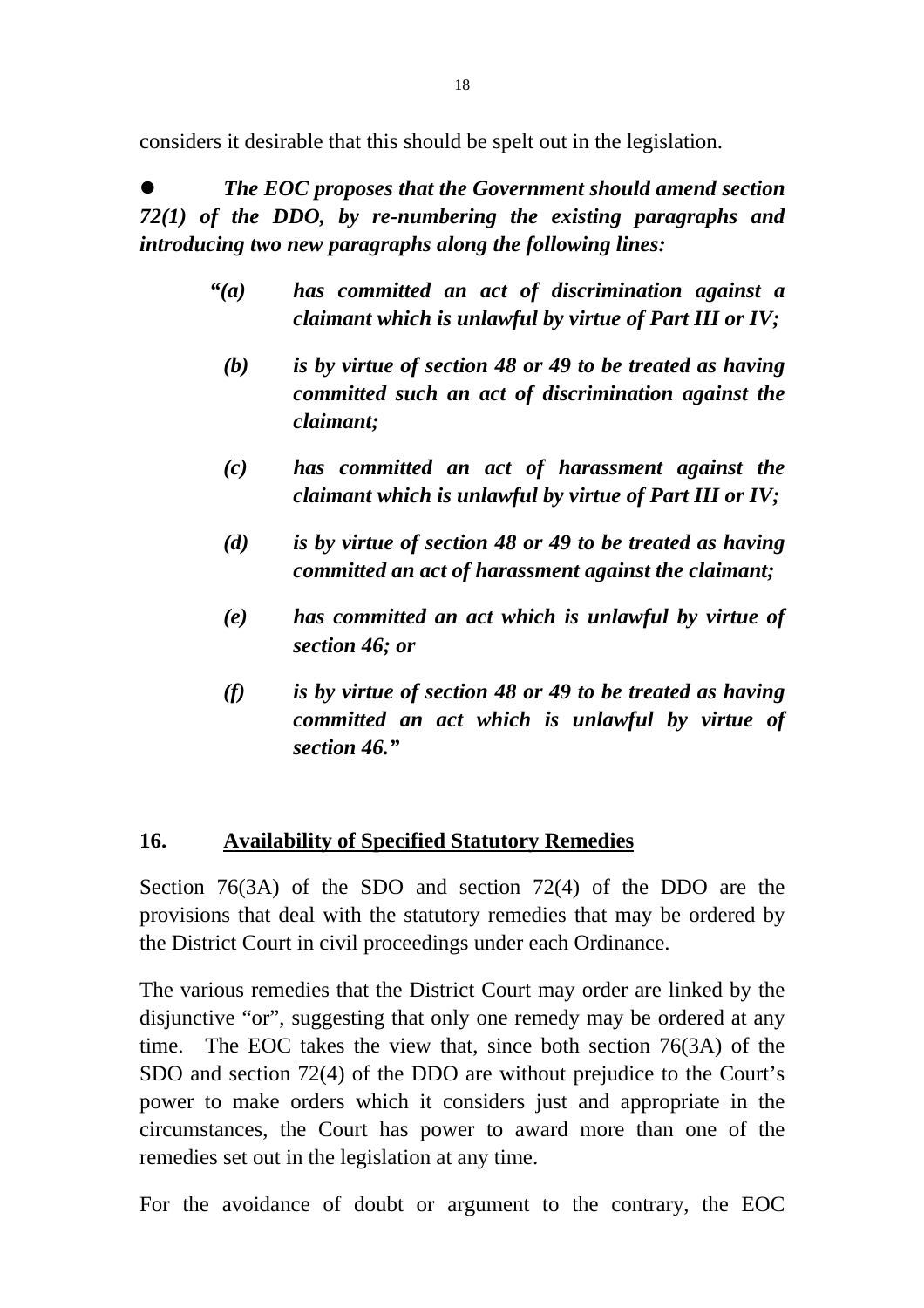considers it desirable that to have this spelt out more clearly in the legislation.

z *The EOC proposes that the Government should amend section 76(3A) of the SDO and section 72(4) of the DDO to make it clear that the District Court may make any one or more of the orders set out in the list of statutory remedies.*

## **17. Civil Proceedings for Discriminatory Practices**

Both the SDO and the DDO contain provisions relating to discriminatory practices. These are sections 42 and 41 respectively. Contravention of such provisions may be dealt with only by the EOC, and only by way of formal investigation. Complainants cannot lodge complaints for the purpose of investigation and conciliation by the EOC in respect of discriminatory practices, nor may they institute civil proceedings in respect of same. They may only lodge complaints, and may bring civil action, against respondents whose discriminatory practices lead to an individual act of discrimination which is unlawful under the legislation.

In cases where a complainant could bring a civil action, but chooses not to, the EOC may rely on the Sex Discrimination (Proceedings by Equal Opportunities Commission) Regulation and the Disability Discrimination (Proceedings by Equal Opportunities Commission) Regulation to bring proceedings in its own name. Such proceedings would be restricted to the specific act of discrimination alleged by the aggrieved person.

Where the EOC becomes aware of a discriminatory practice, but there is no potential individual claim on which to found a legal action, the EOC is unable to deal with the discriminatory practice other than by way of formal investigation.

The EOC is of the view that it should be able to bring civil proceedings in the District Court for declaratory relief against respondents with discriminatory practices, without the need to base such proceedings on individual claims and without conducting a formal investigation.

## z *The EOC proposes that the Government should amend the SDO and the DDO to enable the EOC to bring civil proceedings against*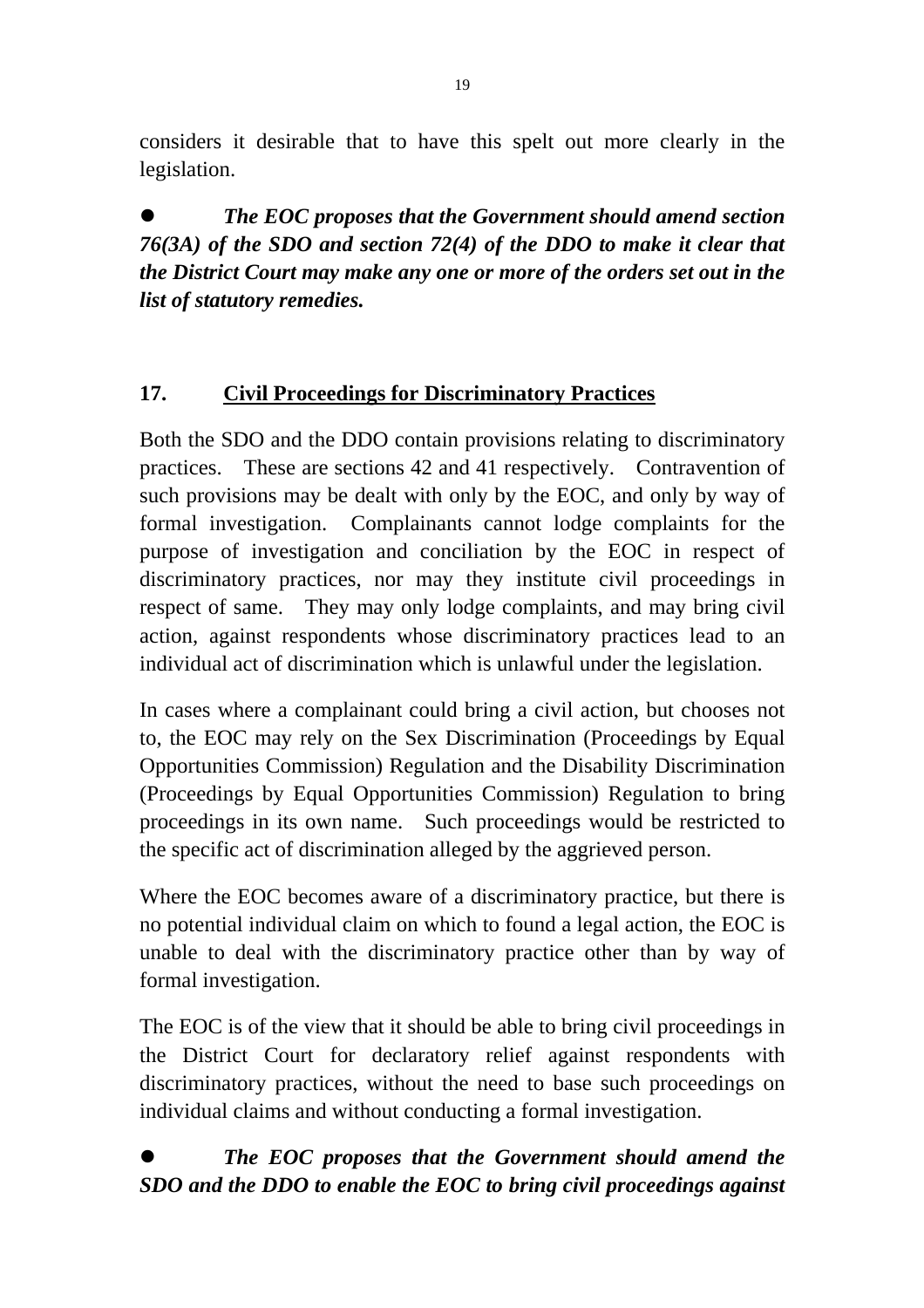## *respondents believed to have discriminatory practices.*

### **18. Headings in the SDO**

The EOC has considered the various headings in the legislation and has found that there are two which are misleading. Although they have no binding effect and may only be referred to for guidance in construction, it is an opportune time to amend them.

Section 7 of the SDO refers to "Discrimination against married, etc. persons in employment field". This is incorrect, as the section refers to marital status discrimination in all fields.

Section 8 of the SDO refers to "Discrimination against pregnant women in employment field". This is incorrect. The section refers to pregnancy discrimination in all fields.

## z *The EOC proposes that the Government should amend the headings of sections 7 and 8 of the SDO to more accurately reflect the content of the relevant provisions.*

#### **19. Chinese Text of the SDO**

The EOC is of the view that certain expressions and characters in the Chinese text of the SDO should be amended to provide for clarity and better meaning.

z *The EOC proposes that the Government should amend the Chinese text of the SDO as follows:-* 

- *A. in paragraph (b) under Section 2 defining "*會 社 *" (club) by repealing "*處所*" and substituting "*會址*".*
- *B. in paragraph (a) under Section 2 defining "*僱用*" (employment) by repealing "*服 務 *" and substituting "*僱傭*".*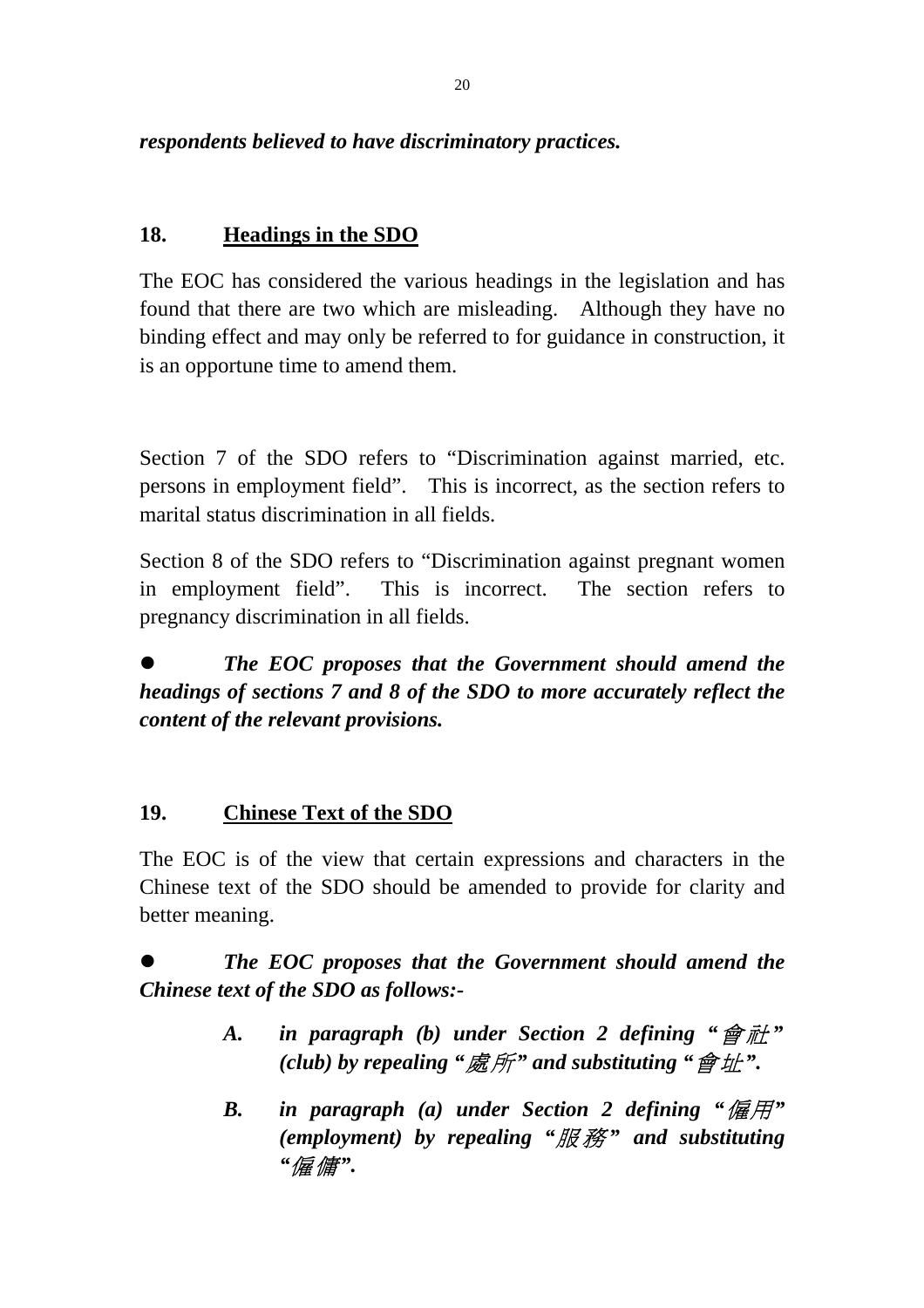- *C. in paragraph (b) under Section 2 defining "*僱用*" (employment) by adding "*由個人*" before "*親自*".*
- *D. in Section 11(4) by repealing all words after "*外*" and substituting "*就 *1997* 年 *10* 月 *15* 日前與女性的死亡 或退休有關的規定*,*如在該日期及之後繼續適用於 該女性*,* 則第*(1)(b)*及*(2)*款不適用於該些規定*."*
- *E. in Section 11(5), by repealing* 
	- *(i) "*就*" and substituting "*與*" wherever it appears; and*
	- *(ii) "*而作的付款 *" and substituting "*有關的規 定*" wherever it appears.*
- *F. in Section 15(4) by repealing all words after "*外*" and substituting "*就 *1997* 年 *10* 月 *15* 日前與女性的死 亡或退休有關的規定 *,*如在該日期及之後繼續 適用於該 女 性 *,* 則 第 *(1)(b)*及 *(d)*款 不 適用於該 些規定*."*
- *G. in Section 15(5), by repealing* 
	- *(i) "*就*" and substituting "*與*" wherever it appears; and*
	- *(ii) "*而作的付款*" and substituting "*有關的規定*" wherever it appears.*
- H. By repealing Section 16(4) and substituting "(4) 就 *1997*年 *10*月 *15*前與成員死亡或退休有關的規定*,*  如在該日期及之後繼續適用於該成員 *,*則在有 關範圍內*,*本條不適用於該些規定*."*
- *I.* in Section 19(4)(a), by repealing " $\sharp \sharp \overline{\mathcal{F}}$ " and *substituting "*該職業介紹所*".*
- *J.* in Section 19(4)(b), by repealing " $\sharp \sharp \overline{\mathcal{F}}$ " and *substituting "*該職業介紹所*".*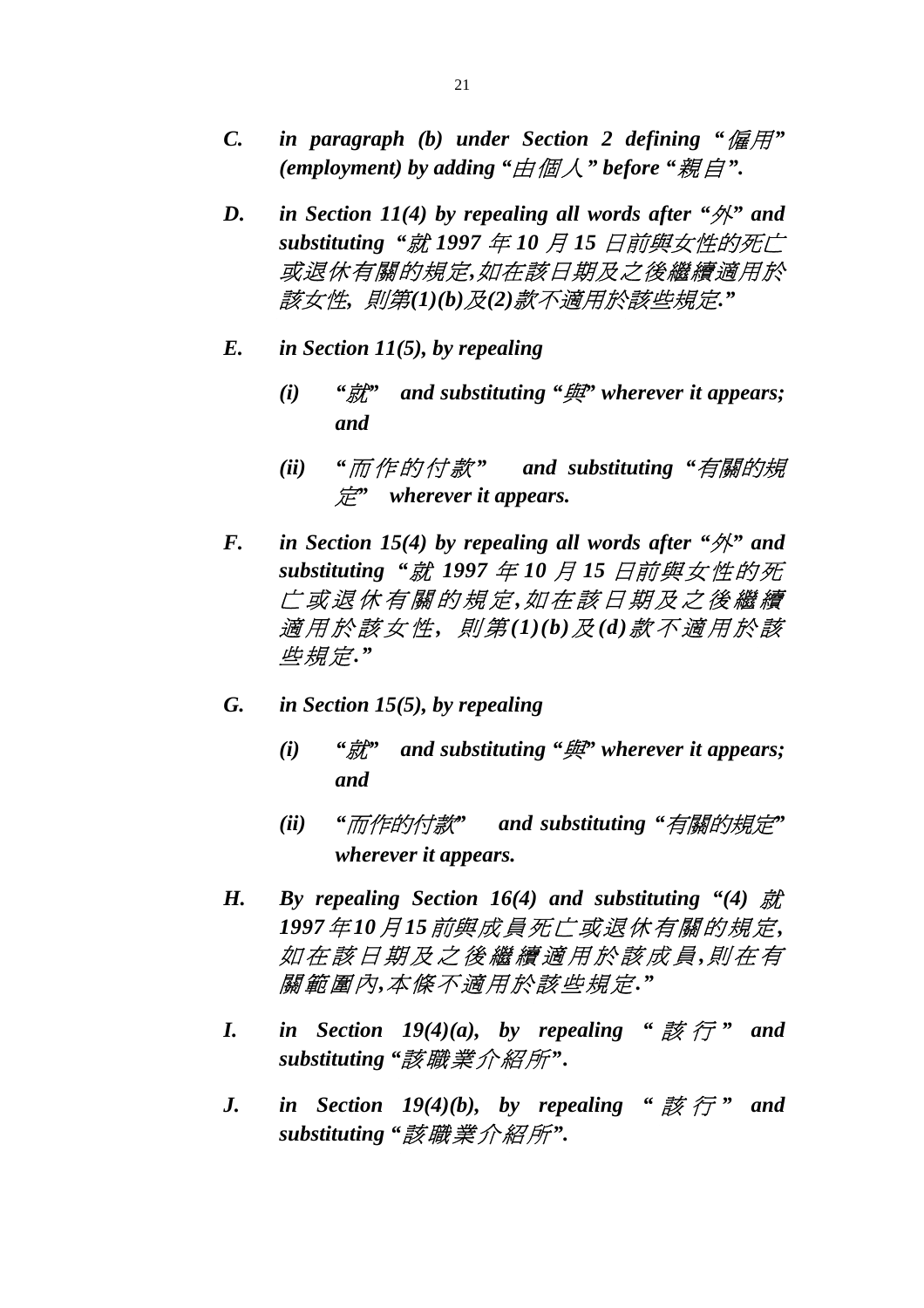#### **20. Chinese Text of the DDO**

The EOC is of the view that certain expressions and characters in the Chinese text of the DDO should be amended to provide for clarity and better meaning.

z *The EOC proposes that the Government should amend the Chinese text of the DDO as follows:-* 

- *A. in the preamble, by adding*
- *(i) "*或他的有聯繫人士*" after "*任何人*";*
- *(ii) "*或他的有聯繫人士*" before "*的騷擾*";* 
	- *(iii) "*至包括基於任何人或他的 聯 繫人士的殘 疾而作出的歧視*" before "*及相關*".*
	- *B. in paragraph (e) under Section 2 defining "*殘疾*" (disability), by adding "*外觀*" before "*毀損*".*
	- *C. in paragraph (b) under Section 2 defining "*會 社 *" (club), by repealing "*該其處所*" and substituting "*其 會址*".*
	- *D. in paragraph (b) under Section 2 defining"*僱 用*" (employment), by repealing "*進行任何工作或勞動 合 約 *" and substituting "*執 行 任何工作或付出 勞動力的合約*".*
	- *E. in Section 4(a), by repealing "*作出的處所提供*" and substituting "*提供遷就*".*
	- *F. in Section 19(5)(a), by repealing* "  $\nexists \overrightarrow{z}$   $\overrightarrow{r}$  " and *substituting "*該職業介紹所*".*
	- *G. in Section 19(5)(b), by repealing "*  $\nexists \tilde{z}$   $\tilde{\tau}$  " *and substituting "*該職業介紹所*".*
	- *H. in Section 20(4)(c)(ii) by repealing all* " $\overline{E}$   $\overline{F}$ " *and substituting "*主事人*".*
	- *I.* In Section  $12(5)(a)$  by repealing "  $\exists \mathcal{F} \mathcal{F} \mathcal{F}$ " and